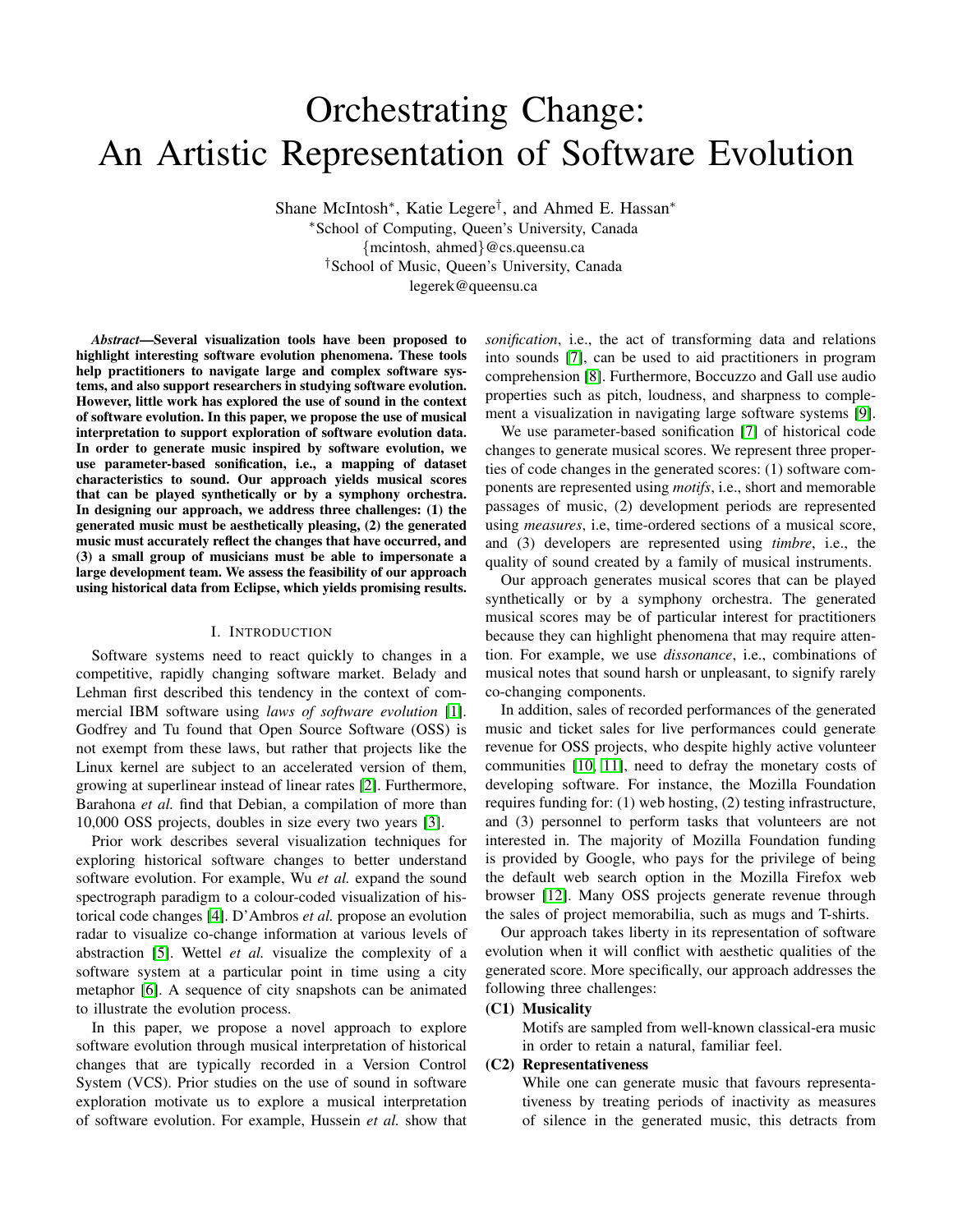the score's musicality. Since we favour musicality over representativeness, we skip periods of inactivity when generating scores, yet we still ensure that the music varies across different periods of activities.

## (C3) Cost-Effectiveness

We map the most active developers to the most common orchestral instruments. Infrequently contributing developers are allocated to percussive instruments, such that one musician can impersonate several developers – leading to more realistic personnel requirements in a live orchestral setting.

The contributions of the paper are twofold. First, we provide a general approach for sonifying historical code changes that addresses the three challenges listed above. Second, we assess our approach by performing a feasibility study using historical code changes from the Eclipse project. We have made the results of our feasibility study, i.e., the generated scores and synthetically-rendered performances available online [\[13\]](#page-4-12).

#### *Paper Organization*

The remainder of the paper is organized as follows. Section [II](#page-1-0) presents our approach and discusses how it addresses the three challenges listed above. Section [III](#page-2-0) presents our feasibility study on the evolution of the Eclipse project. Section [IV](#page-3-0) surveys related work. Finally, Section [V](#page-3-1) draws conclusions and discusses potential avenues for future work.

## II. OUR SONIFICATION APPROACH

<span id="page-1-0"></span>Figure [1](#page-2-1) provides an overview of our approach to sonifying historical code change data. In this section, we first describe how historical code change data are extracted from a VCS, and then discuss how properties of the code changes are mapped to a musical notation such that the three challenges are addressed.

#### *A. Data Extraction*

Software projects evolve through continual change in the source code and other artifacts. These changes are often collected in *patches* that show the differences between revisions of a file. Patches are typically logged in a VCS. File patches that are submitted together make up a *commit*. In addition to recording commits, VCSs record commit metadata, such as the author of the commit and the time when the commit occurred.

Our approach relies on commit metadata that is recorded in the VCS. Hence, prior to sonification, we first extract a listing of historical commits and their properties from the VCS. Next, our approach sonifies three properties of each commit:

- (P1) The software component(s) impacted by the commit.
- (P2) The date and time when the commit was recorded.
- (P3) The developer who produced the commit.

Each commit property is mapped to a musical property in order to address one of the challenges outlined in Section [I.](#page-0-0)

## *(P1-C1) Musicality: Mapping Components to Motifs*

Definition Musicality is concerned with the tastefulness and melodious qualities of music.

Motivation Our approach aims to yield music that is pleasing enough to prompt donations from end users. Hence, the musicality of the generated scores is of paramount importance. Approach We map software components to motifs. When a given component is modified, the mapped motif is performed. Since VCSs record changes to source code files, we map file changes to the software component that the file belongs to. As described below, the developer who made the modification determines the instrument that performs the motif.

Since a commit may change several components, several motifs may be played simultaneously. To avoid generating music that is full of jarring dissonance, we manually analyze component co-change rates prior to mapping them to motifs. We map consonant motifs to components that change together frequently to give the impression of stability and repose. Conversely, we map dissonant motifs to components that rarely change together to give the impression of unrest. Since we have no quantitative means of measuring consonance or dissonance, we rely on the musical training of the second author when performing this step. We recommend that musicians be consulted when performing this step.

The motifs we select are each one measure long and are sampled from Beethoven's Symphony No. 3, The Eroica. Selecting motifs from a Classical era symphony is advantageous for two reasons. First, orchestral musicians will likely be familiar with the types of motifs found in a Beethoven symphony, and hence, should be able to learn the generated music more easily than an unfamiliar arrangements of notes. Second, those without musical training will likely notice consonance and dissonance in classical motifs.

#### *(P2-C2) Representativeness: Handling Periods of Inactivity*

Definition Representativeness is concerned with how accurately the generated music reflects the code change activity of the historical period it is based upon.

Motivation While this is of less concern than musicality, we also aim to generate music that is representative of the studied periods of code change history to a large extent.

Approach In order to preserve the temporal properties of the historical code changes, we map development time periods to musical measures in the generated score. However, there are periods of inactivity that may disrupt the flow of the music if an inappropriate granularity is selected. We address these time period granularity concerns on a case-by-case basis. For example, a short development history of one month could reasonably produce one measure for each hour in the day, while a longer period of development history of one year may only produce one measure for each day.

The tempo of the piece must be carefully selected. A tempo that is too slow can also disrupt the flow of the music by prolonging the silent periods of inactivity. On the other hand, a tempo that is too fast will make it difficult to differentiate between motifs. We rely on the musical training of the second author when selecting a tempo that strikes a balance between silence minimization and motif differentiability.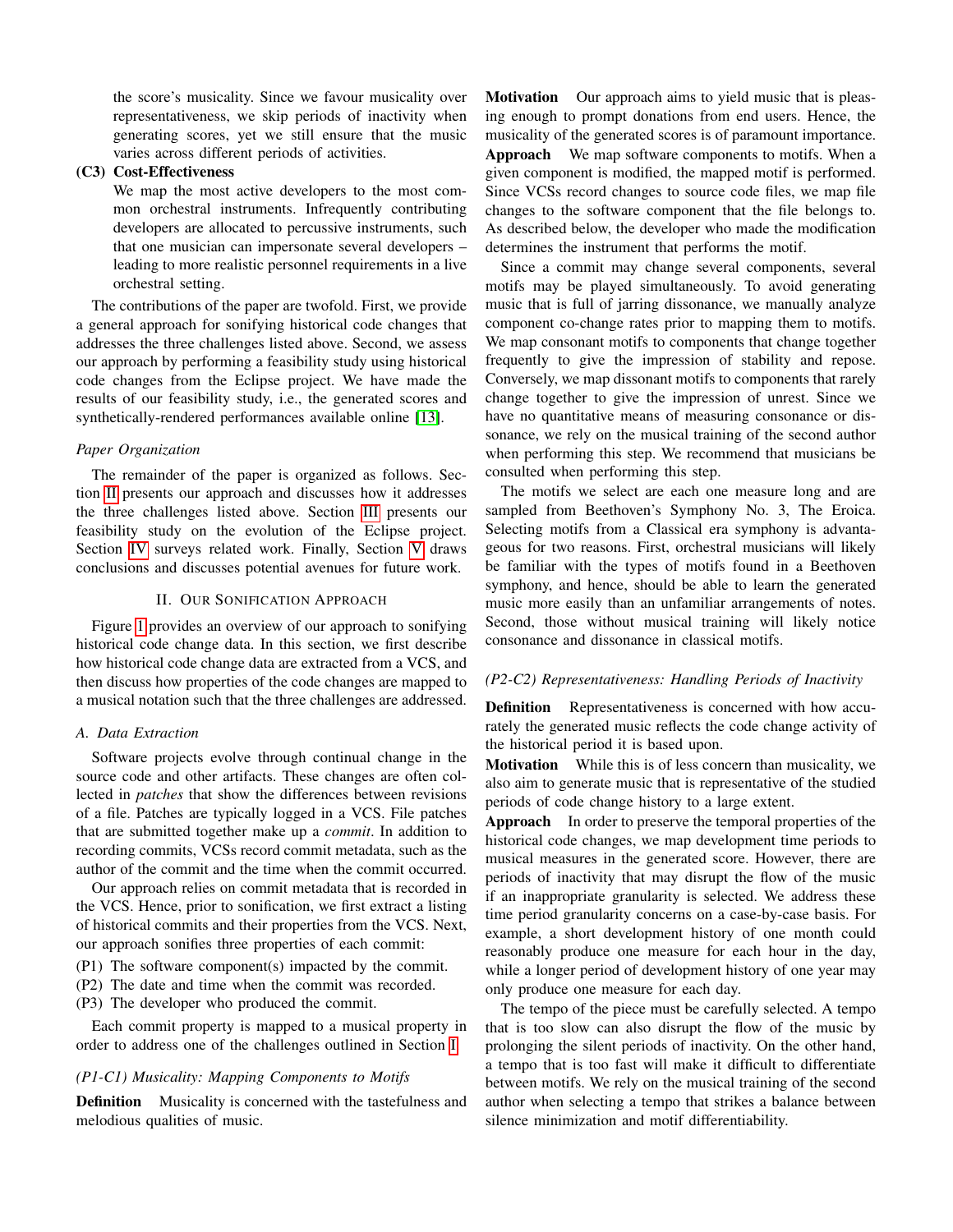<span id="page-2-1"></span>

Fig. 1: Overview of our approach to sonify software evolution data.

# *(P3-C3) Cost-Effectiveness: Mapping Developers to Timbre*

Definition Cost-effectiveness is concerned with the practicality of the generated music.

Motivation Since the number of available musicians may vary depending on the location of the recording studio or performance hall, the code change property that is mapped to timbre must adapt to fit the set of available musicians. In areas with few available musicians, a small number of musicians will need to impersonate a large number of developers.

Approach Several developers coordinate their efforts when working on large-scale projects. We consider each developer as a performer in a software development orchestra. As shown in Figure [1,](#page-2-1) each developer is mapped to a timbre. As concrete examples of timbre, we use instruments typically found in an orchestra, e.g., clarinet, flute, trumpet, and violin. Whenever a commit made by a particular developer is encountered in the history, they are considered to be performing and their mapped instrument is sounded. The motif that is played is determined by the components that have been modified as described above.

In order to optimize the mapping of developers to instruments, we first extract the list of unique developers and order them by contribution rate, i.e., the rate at which they produce source code changes. The instruments are also ordered from most to least common with percussion instruments appearing at the bottom of the list. We then map the most prolific developers with the most common musical instruments.

We perform this rank-based mapping of developers to musical instruments for two reasons. First, it is more likely that one can find a musician who plays the flute than one who plays the zither, so mapping developers with the highest contribution rates to the most commonly played musical instruments ensures that the final product requires a palette of commonly available musicians. Second, there are likely more developers participating in a software project than available

musicians. In a modern orchestra, it is common for a small group of musicians to play several percussive instruments during a performance. Thus, mapping several infrequently contributing developers to percussion instruments helps to reduce the number of required musicians.

## III. ECLIPSE FEASIBILITY STUDY

<span id="page-2-0"></span>We assess the feasibility of our approach by applying it to two periods of Eclipse development history. Table [I](#page-3-2) provides an overview of the studied periods. We set the granularity of our approach to one measure per day, i.e., all of the development activity that occurs in one day is compressed into a single measure in the generated music. While the granularity level of days may seem too coarse, we find that it yields reasonable musical scores based on the length of the studied periods of development history.

## *A. Periods of Inactivity*

We apply our approach to a foundational Eclipse development period (May 2001 - Oct 2002), as well as a later maintenance period (Jan 2005 - Dec 2005). There are intervals of rapid activity as well as intervals of inactivity in both of the studied periods. We apply two different approaches when handling intervals of inactivity:

# (1) Treat inactivity as musical silence

In this more literal data interpretation, we map intervals of inactivity to rests in the score in order to preserve the temporal characteristics of the data.

# (2) Ignore inactivity

Contrary to the first approach, we discard intervals of inactivity to produce a more contiguous piece of music.

In our opinion, the second approach yields more aesthetically pleasing results. However, we have produced musical scores using both approaches. We adopt approach 1 when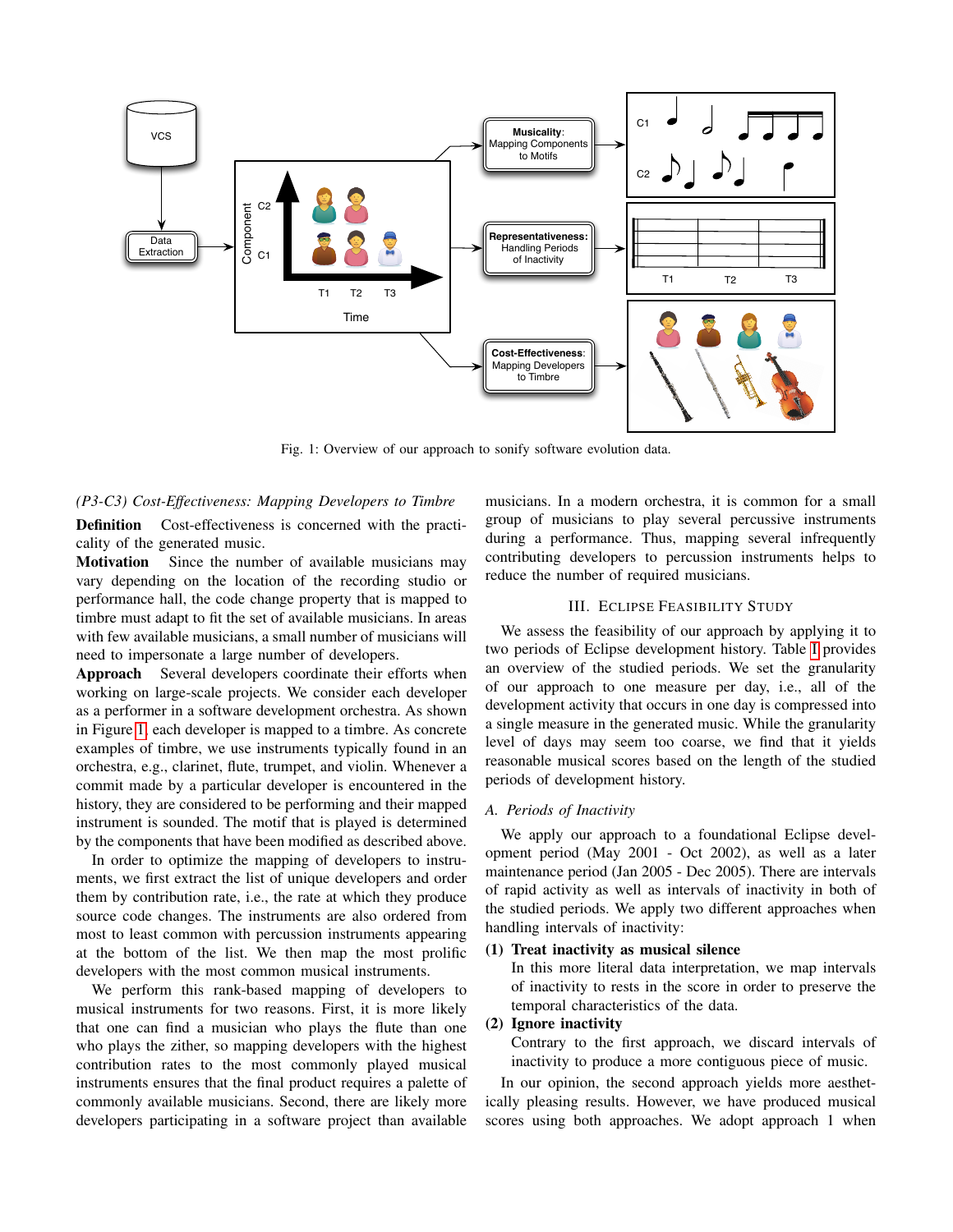TABLE I: Overview of the feasibility study data

<span id="page-3-2"></span>

| Period       | Timeframe            | Commits | Developers | Components |
|--------------|----------------------|---------|------------|------------|
| Foundational | May 2001<br>Oct 2002 | 261     | 14         |            |
| Maintenance  | Jan 2005<br>Dec 2005 | 315     | 24         | 27         |

generating the foundational period score, and approach 2 when generating the maintenance period score. The scores generated for the two periods, as well as synthetically rendered performances of them are available online [\[13\]](#page-4-12).

## *B. Foundational Period Results*

We apply our approach to the foundational Eclipse development period between May 2001 and October 2002. We set the tempo of the piece to 240 beats per minute. Since each measure is comprised of four beats, each measure lasts one second. Thus, the entire generated piece can be played in just over four minutes. Although the individual motifs are played quickly, they are still distinct enough for an astute listener to notice trends and gain insight into the evolution of the Eclipse project. In addition, since the longest period of inactivity is 15 days, the selected tempo ensures that 15 seconds is the maximum duration of silence in the generated score.

When listening to the synthesized music, the long periods of silence quickly become apparent. One can easily detect periods of little change (where few instruments are sounded), as well as periods of complete stagnation (where there is silence in the piece). Many of the periods of silence coincide with common holidays, e.g., there was little activity during the winter holiday season of 2001.

## *C. Maintenance Period Results*

The lengthy periods of silence in the foundational development period results detract from the listening experience. Even after accelerating the tempo of the piece, the periods of silence tend to detract from the listening experience without adding much value. Hence, we produce a second piece using a highly active maintenance period with few periods of inactivity.

The synthesized music for this period is more intricate than that of the foundational period. Indeed, the two-note motif that sounds repeatedly beginning at 0:04 indicates that a single component is changed frequently. The fact that the pattern is sounded often by the clarinet indicates that a single developer is responsible for much of the change.

Consonance and dissonance also play a much bigger role in the maintenance piece than the foundational one, since cochange occurs more frequently. For example, the measures played between 1:40 and 1:51 are highly consonant, indicating the co-change that occurred represents a large proportion of the co-change for the components involved. On the other hand, the motifs sounded between 0:14 and 0:16 are dissonant, indicating that combination of co-changed components is rare.

#### IV. RELATED WORK

<span id="page-3-0"></span>Sonification has received some software engineering research attention as of late. Vickers and Alty built CAITLIN, a sonification system that maps Pascal programming constructs to motifs and can be used to "listen" to a program [\[14\]](#page-4-13). Vickers and Alty also show that CAITLIN can be useful for Pascal debugging tasks [\[15\]](#page-4-14).

Prior work, such as that of Hussein *et al.* suggest that sonification can aid practitioners in program comprehension [\[8\]](#page-4-7). Indeed, Berman and Gallagher build and evaluate a sonification tool for assisting developers in understanding the architecture of Java applications [\[16\]](#page-4-15). Boccuzzo and Gall augment their CocoViz tool with auditory icons [\[9\]](#page-4-8) and ambient sounds [\[17\]](#page-4-16) to help practitioners to understand programs and how they evolve. Rather than providing software development tools, we focus on the artistic qualities of the generated music.

#### V. CONCLUSIONS & FUTURE WORK

<span id="page-3-1"></span>Software tends to grow in terms of size and complexity as it ages [\[1\]](#page-4-0). Much research effort has been invested in visualization tools and techniques that aid in the software evolution process [\[4–](#page-4-3)[6\]](#page-4-5). In this paper, we explore the use of parameter-based sonification as a means of producing a musical interpretation of software evolution data. Through a feasibility study on the evolution history of the Eclipse project, we note that:

- The rate of activity during time intervals can be noticed when inactive periods are mapped to musical rests, however the cohesiveness of the musical score suffers.
- Consonance and dissonance can highlight interesting phenomena (e.g., rarely co-changing components).

Future Work Several of the steps in our approach require manual intervention. For example, we manually analyze component co-change rates in order to map consonant and dissonant motifs appropriately. We plan to explore approaches to automate these sorts of steps in future work.

From a more general perspective, we are concerned with representing the collaborative software development experience artistically. We have primarily focused on music, however the visual arts may also provide an interesting avenue for future work. The field of visualization has produced several useful and representative renderings of software evolution data. However, little work has focused on the aesthetic qualities of these representations. Inspired by procedural generation techniques from computer graphics, we plan to generate software evolution landscapes algorithmically. Ultimately, we will pursue a hybrid approach that combines both visual art and music to represent software evolution data and create an immersive experience similar to that of a film.

#### ACKNOWLEDGMENTS

This research was supported by the Natural Sciences and Engineering Research Council of Canada (NSERC).